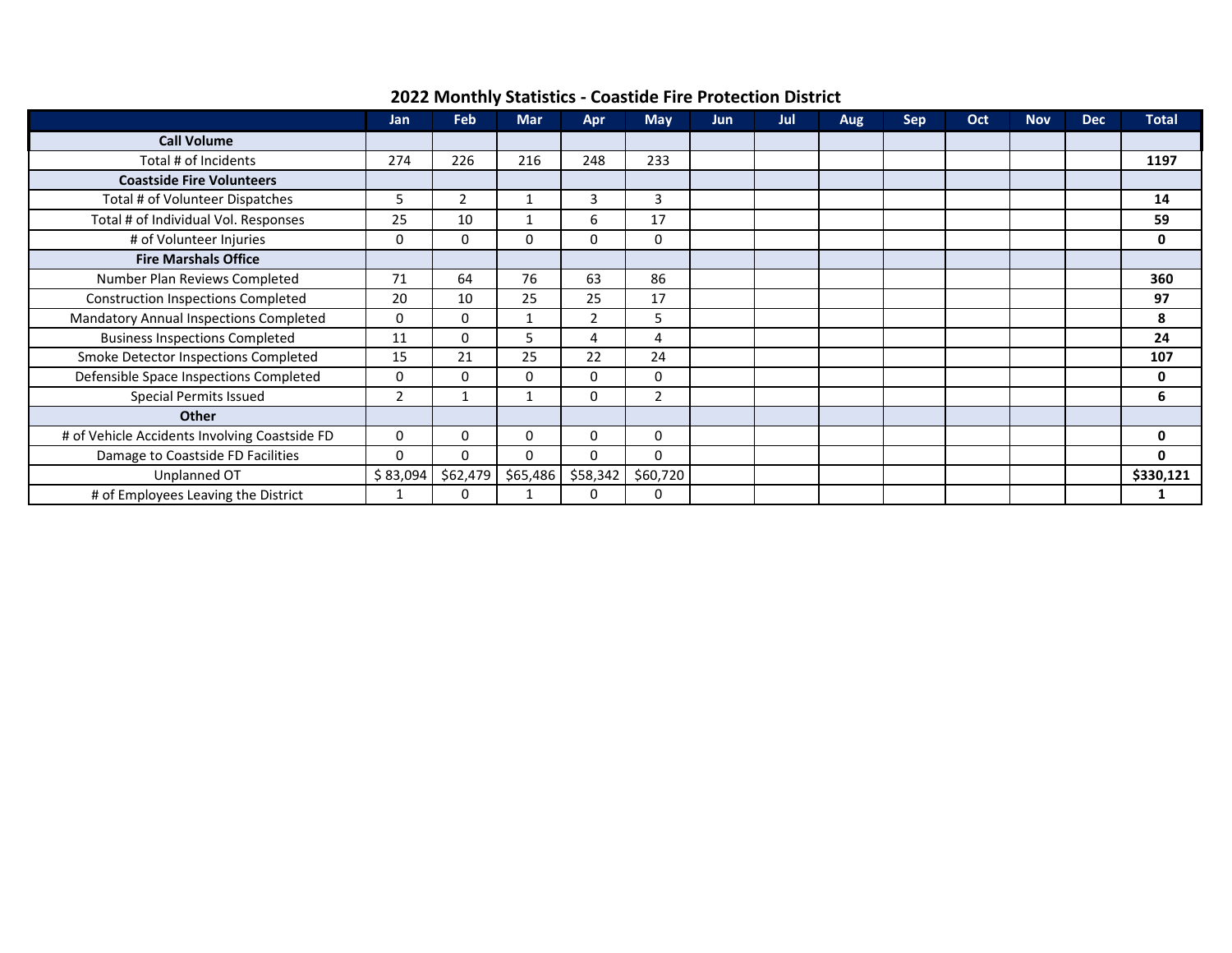# **Calls by First Due Station**



Start Date: 5/1/2022 End Date: 5/31/2022 Jurisdiction: Coastside Fire

| <b>Number of Calls</b> |
|------------------------|
| 130                    |
| 61                     |
| 42                     |
|                        |

 **233 Total Calls**



*First due station is determined by first station in the response block.*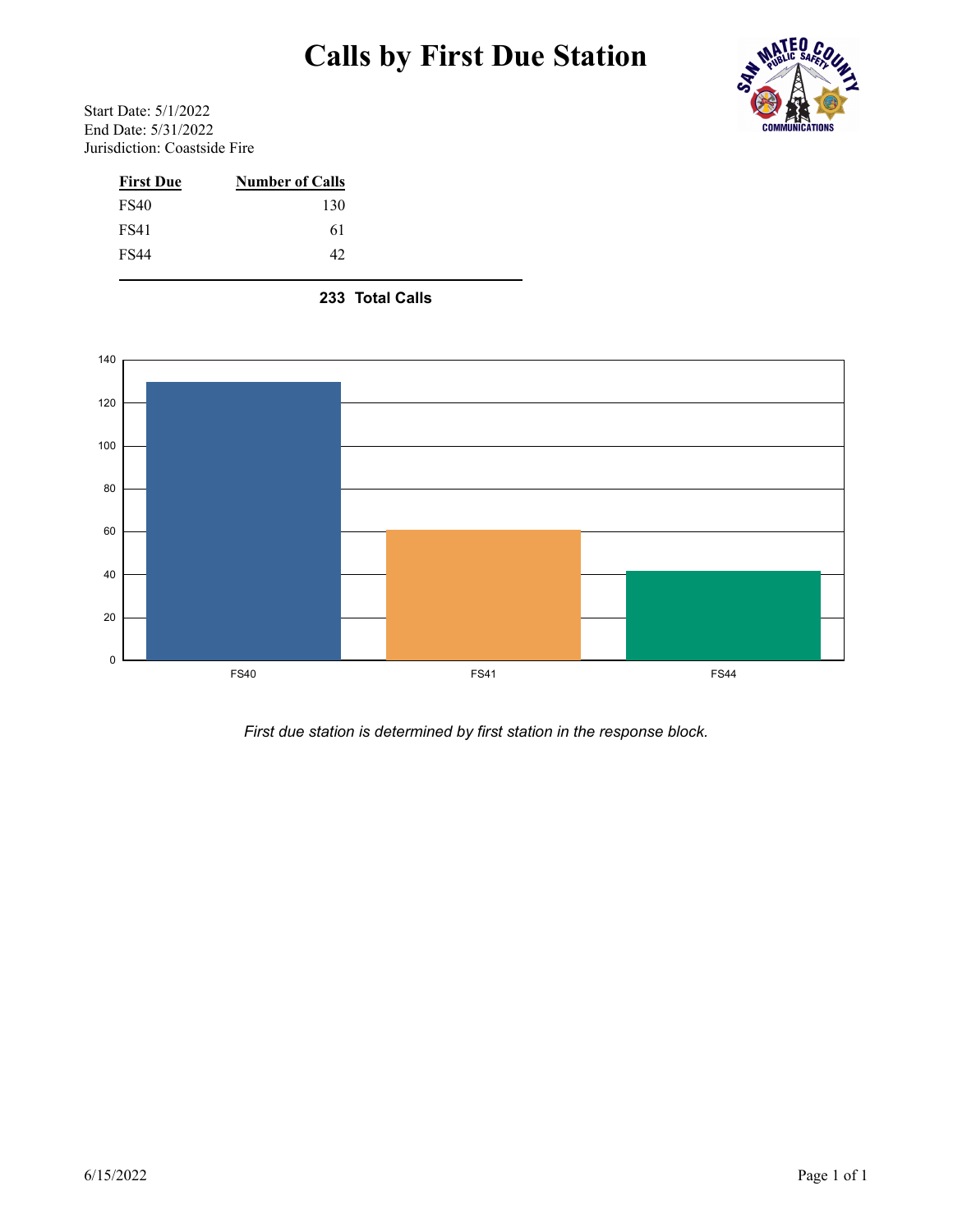# **Chute Time by Unit**



Start Date: 5/1/2022 End Date: 5/31/2022 Jurisdiction: Coastside Fire Priority: 1 Units: BC10, E40, E41, E44, Q41

| <b>Average</b> | <u>Unit</u> | Calls |
|----------------|-------------|-------|
| 01:25          | <b>BC10</b> | 18    |
| 01:35          | E40         | 82    |
| 01:10          | E41         | 49    |
| 01:19          | E44         | 35    |
| 01:25          |             | 184   |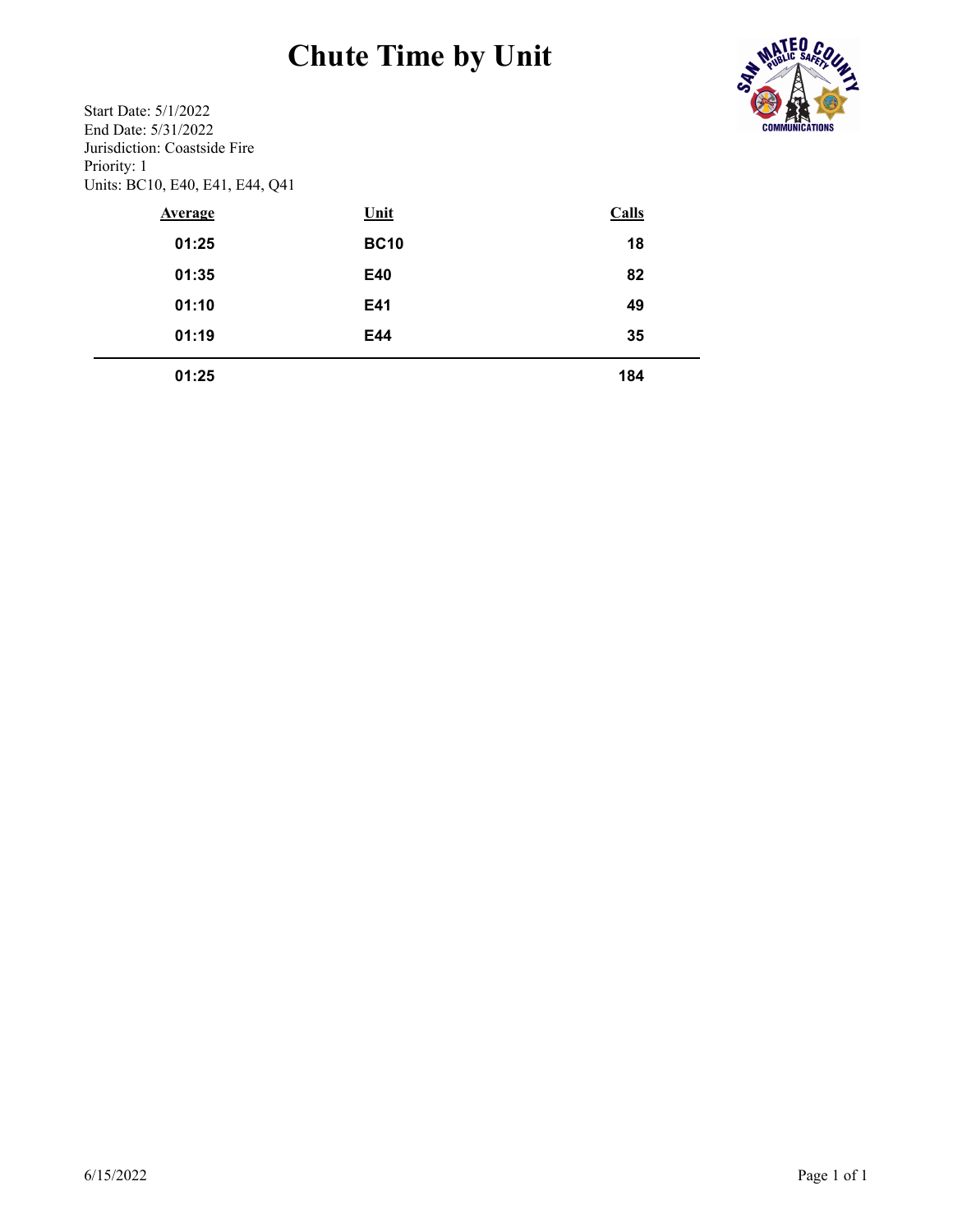### **Responses by Call Type**

Start Date: 5/1/2022 End Date: 5/31/2022 Jurisdiction: Coastside Fire



#### **Count Call Type**

- ABDOM PAIN FAINTING FEMALE 12-50 YRS OLD
- ABDOM PAIN FAINTING OR NEAR FAINT. 12-50 YRS OLD
- ABDOM PAIN MALE W/PAIN ABV NAVEL >35 YRS OLD
- ABDOM PAIN NOT ALERT
- ABNORMAL BREATHING
- ALLERGIC REACTION
- ARREST NOT BREATHING
- BACK PAIN, NON-TRAUMATIC
- BOAT IN DISTRESS
- CARBON MONOXIDE ALARM
- CHEST PAIN
- CHEST PAIN >35 YRS OLD
- CHEST PAIN HEART ATTACK/ANGINA HX
- CHEST PAIN W/ ABN BREATHING
- CHEST PAIN W/ DIFF SPEAKING
- CHOKING ABNORMAL BREATHING
- DIFF SPEAKING BTWN BREATHS
- DIFF SPEAKING BTWN BREATHS, ASTHMA
- EMD SYSTEM OVERLOAD
- EMERGENCY ROOM TRANSPORT REQ
- EXPLOSION
- FAINTING NOT ALERT
- FAINTING < 35 YRS
- FAINTING > 35 YRS
- FAINTING > 35 YRS W/ CARDIAC HX
- FAINTING W/ ABNORMAL BREATHING
- FIRE ALARM
- FIRE ALARM SMOKE DETECTOR
- FIRE INFORMATION ADVISEMENT
- FULL ASSIGNMENT RESPONSE
- FV NOT ALERT, ON GROUND/FLOOR
- FV NOT DANGEROUS BOD AREA W/DEFORMITY ON GRND/FLR
- FV NOT DANGEROUS BODY AREA ON GROUND/FLOOR
- FV NOT DANGEROUS BODY AREA, PUBLIC PLACE
- FV, NO INJ/NO PRI SYMPTMS ON GROUND/FLR
- FV, NON INJ/NO PRI SYMPTOMS
- FV, NON RECENT >6 HRS INJURIES NO PRI SYMPTMS
- FV, NON RECENT >6HRS W/INJ'S ON GROUND/FLOOR
- FV, POSS DANGEROUS BODY AREA ON GROUND/FLOOR
- FV, POSS DANGEROUS BODY AREA PUBLIC PLACE
- GAS MAIN BREAK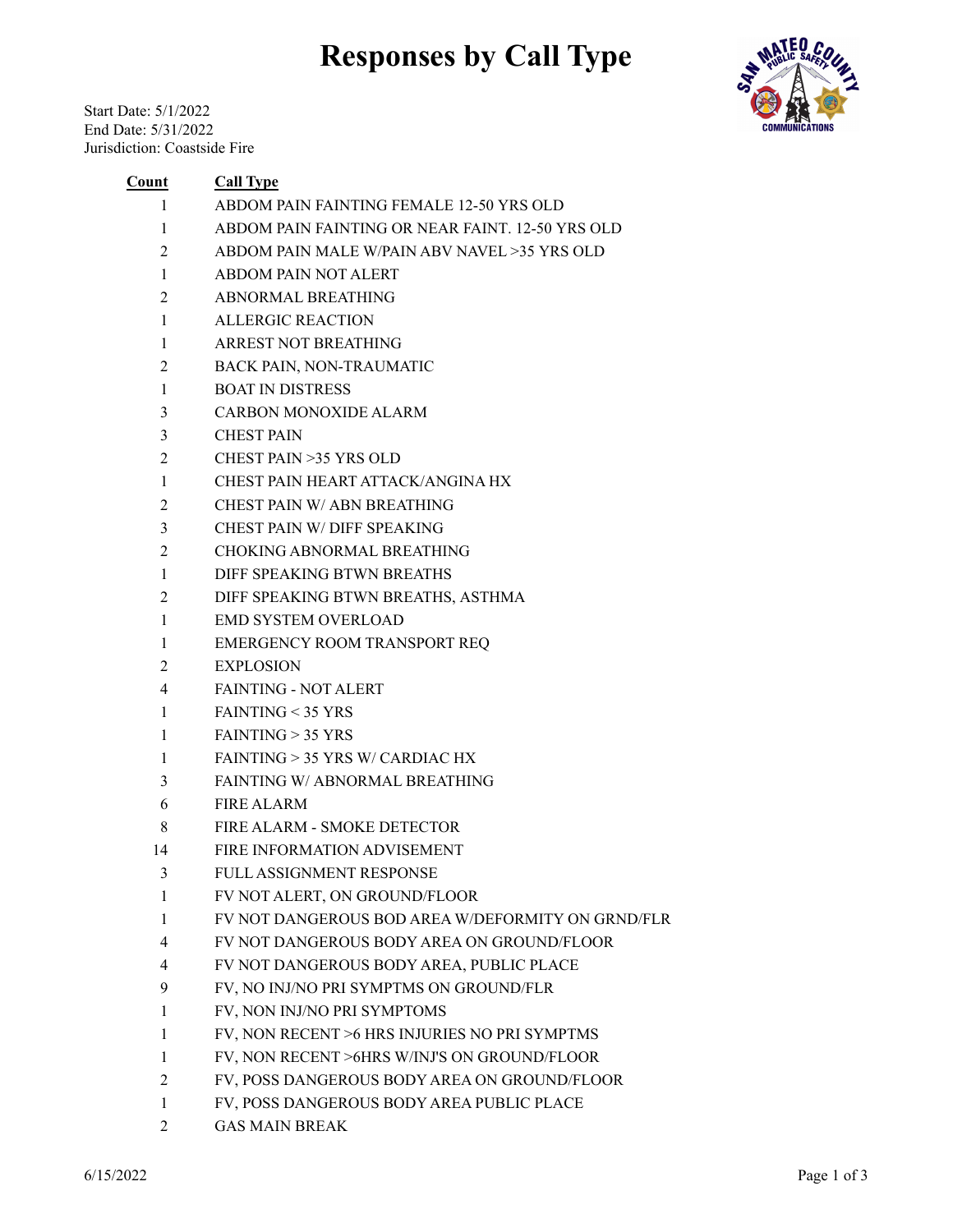| Count          | <b>Call Type</b>                                        |
|----------------|---------------------------------------------------------|
| 1              | HEART PROB W/ABNORMAL BREATHING                         |
| 3              | HEART PROB, CLAMMY OR COLD SWEATS                       |
| 1              | HEM/LAC ABN BREATHING MEDICAL                           |
| 1              | <b>HEM/LAC NOT ALERT MEDICAL</b>                        |
| 1              | HEM/LAC NOT DANGEROUS MEDICAL                           |
| 1              | <b>HEM/LAC SERIOUS MEDICAL</b>                          |
| $\overline{c}$ | <b>LANDSCAPE FIRE</b>                                   |
| $\overline{2}$ | <b>LOCK OUT - RESIDENTIAL</b>                           |
| 5              | <b>LOCK OUT - VEHICLE</b>                               |
| 1              | <b>MAJOR INJ TA - VEH VS BLDG</b>                       |
| 5              | MED AID, DETAILS TO FOLLOW                              |
| 6              | MED AID, PD REQ C2                                      |
| 2              | MED AID, PD REQ C3                                      |
| 1              | NOT CHOKING NOW, TALKING/CRYING                         |
| 5              | <b>ODOR INVESTIGATION</b>                               |
| 1              | <b>POLE FIRE</b>                                        |
| 1              | <b>POST SEIZ EFF BRE VERIFIED &gt;6 NO SEIZ DISORDR</b> |
| 3              | POST SEIZURE EFF BRE VERIFIED (SEIZ DISORDR UNK)        |
| 1              | POST SEIZURE EFF BRE W/HX                               |
| 1              | PREG, LABOR DELIVERY NOT IMMINENT                       |
| 1              | PSYCH, PD REQUEST - C3                                  |
| 1              | PSYCH, SUICIDE THREAT                                   |
| 1              | PSYCH, VIOLENT NON-SUICIDAL, ALERT                      |
| 3              | PSYCH/ABN BEH/SUIC ATT/ VIOLENT/NOT ALERT               |
| 7              | <b>PUBLIC ASSIST</b>                                    |
| 4              | PUBLIC ASSIST, WATER PROBLEM                            |
| 1              | SEIZURE EFFECTIVE BREATHING NOT VERIFIED >35 W/HX       |
| 1              | SICK CALL CRAMPS, SPASMS, JOINT PAIN                    |
| 1              | SICK CALL GENERAL WEAKNESS                              |
| 1              | SICK CALL NEW ONSET IMMOBILITY                          |
| 2              | <b>SICK CALL OTHER PAIN</b>                             |
| $\overline{c}$ | <b>SICK CALL VOMITING</b>                               |
| $\overline{c}$ | SICK CALL W/ABNORMAL BLOOD PRESSURE                     |
| 3              | SICK CALL W/ABNORMAL BREATHING                          |
| 5              | SICK CALL W/ALT LEVEL OF CONSCIOUSNESS                  |
| 4              | SICK CALL-NOT ALERT                                     |
| 4              | SPARKING/ARCING WIRES DOWN                              |
| 1              | <b>STROKE W/VISION PROB</b>                             |
| 1              | STROKE, LOSS OF BALANCE OR COORDINATION                 |
| 9              | <b>TRAFFIC ACCIDENT</b>                                 |
| 1              | TRAFFIC ACCIDENT - STRUCTURE                            |
| 1              | TRAFFIC ACCIDENT PD REQUEST C2                          |
| 2              | TRAFFIC ACCIDENT PD REQUEST C3                          |
| 3              | TRAMATIC BACK PAIN, NON-RECENT                          |
| 1              | TRANSER/INTERFACILITY, ADDITIONAL PERSONNEL NEEDED      |
| 1              | TRAUMA, NOT DANGEROUS AREA                              |
| 13             | UNABLE TO COMPLETE EMD PROCESS                          |
| 1              | UNCONSCIOUS - EFFECTIVE BREATHING                       |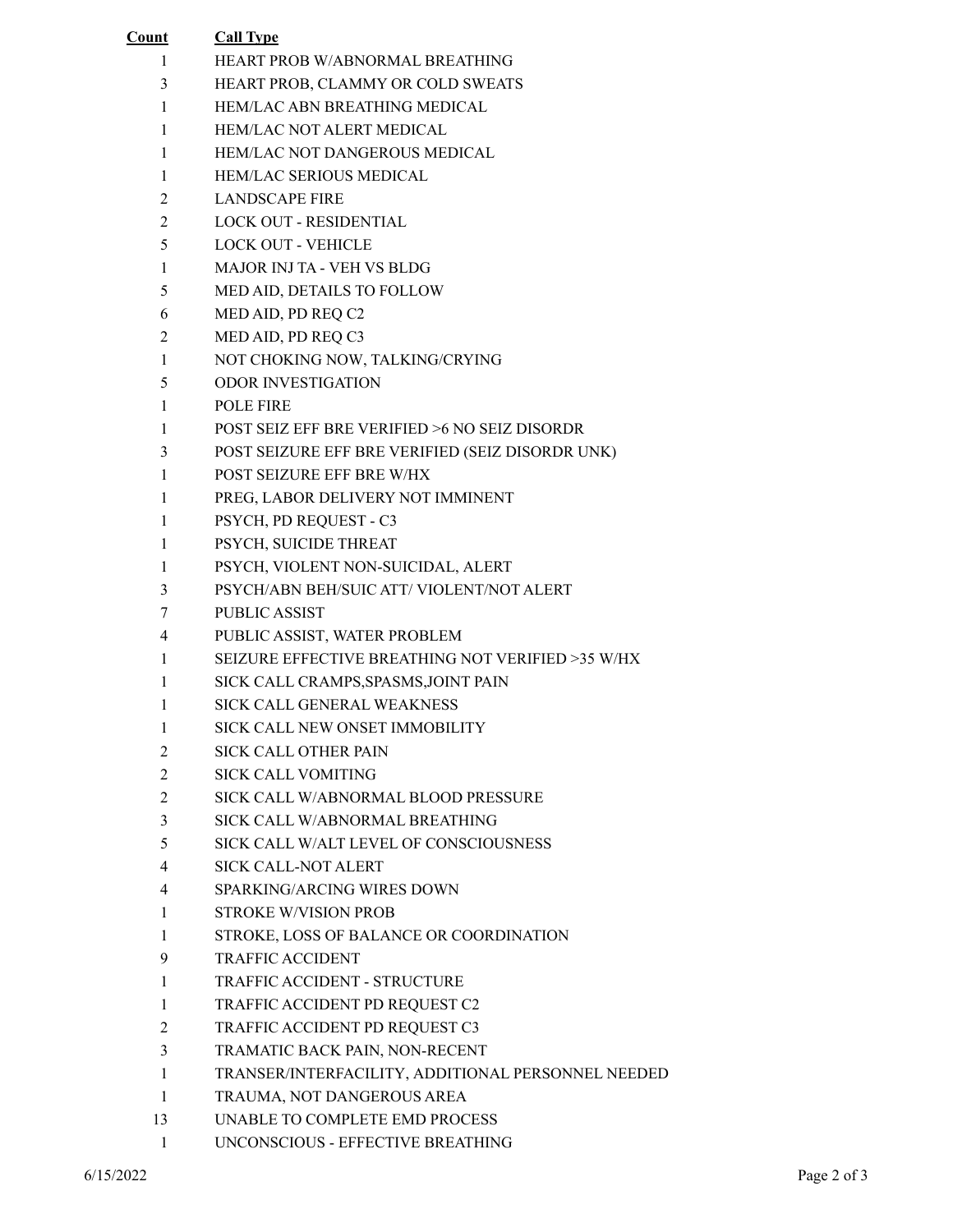| Count         | <b>Call Type</b>                  |
|---------------|-----------------------------------|
| $\mathcal{D}$ | UNK PROB                          |
|               | UNK PROB LIFE STATUS QUESTIONABLE |
|               | UNSPECIFIED EMS INCIDENT          |
| $\mathcal{L}$ | VEHICLE FIRE                      |
| 2             | WATER RESCUE INVESTIGATION        |
|               | WIRES DOWN (NOT SPARKING)         |
|               |                                   |

**Total Calls**